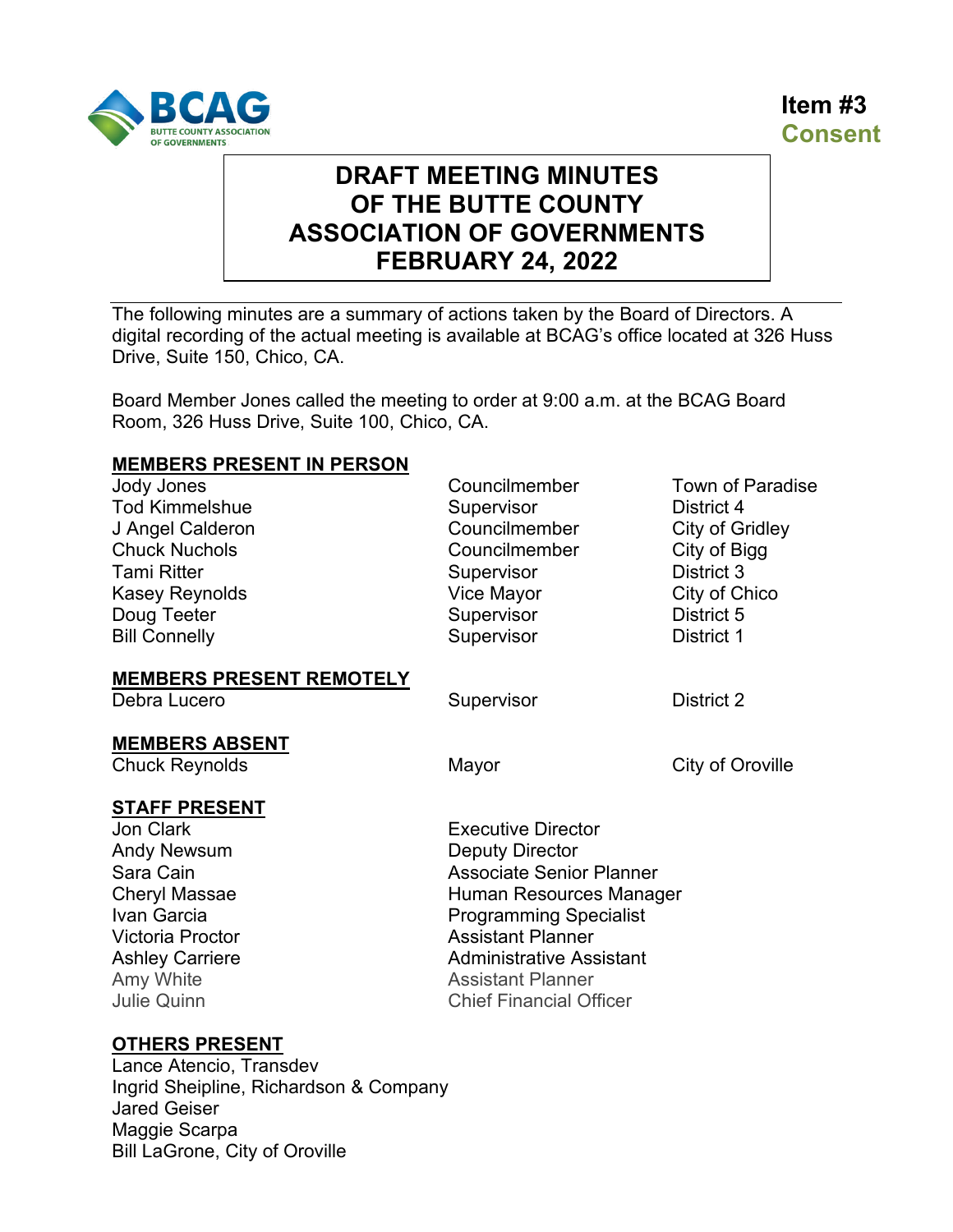#### **BCAG Board of Directors Meeting – Item #3 March 24, 2022 Page 2**

Tony Bruzzone

- **1. Pledge of Allegiance**
- **2. Roll Call**

# **CONSENT AGENDA**

- **3.** Approval of Minutes from January 27, 2022 BCAG Board of Directors Meeting
- **4.** Approval of Resolution 2021/22-09 Authorizing the Federal Funding Under FTA Section 5310 (49 U.S>C. Section 5310) with the California Department of Transportation
- **5.** Approval of Resolution 2021/22-11 to Implement Teleconferencing Requirements During a Proclaimed State of Emergency
- **6.** Approval of Resolution 2021/22-12 Adopting 2022 COVID-19 Supplemental Paid Sick Leave

On motion by Board Member Lucerro and seconded by Board Member K. Reynolds, the Consent Agenda was unanimously approved.

# **ITEMS FOR ACTION**

# **7: Acceptance of BCAG Fiscal Audit and Transportation Development Act (TDA) Audits for the Cities, Towns & County ending June 30, 2021.**

Staff informed the Board that in accordance with State and Federal regulations, BCAG's financial statements and supplemental information have been audited by independent auditors, Richardson & Company, certified public accountants. All Board members received physical copies of the BCAG audit.

Staff informed Board that BCAG annually budgets for the preparation of the required TDA audits for each of the claimants. The audits cover receipt and use of TDA funds used for streets and roads projects for each of the cities, town and county, and the Gridley Senior Taxi Fund. Each board member received a PDF copy of their jurisdictions TDA audit. The Gridley Senior Taxi audit will be completed before the March 31<sup>st</sup> deadline. There was general discussion regarding transit funding and the breakdown for the year.

On motion by Board Member Ritter and seconded by Board Member Kimmelshue, the acceptance of BCAG's fiscal and TDA audits were unanimously approved.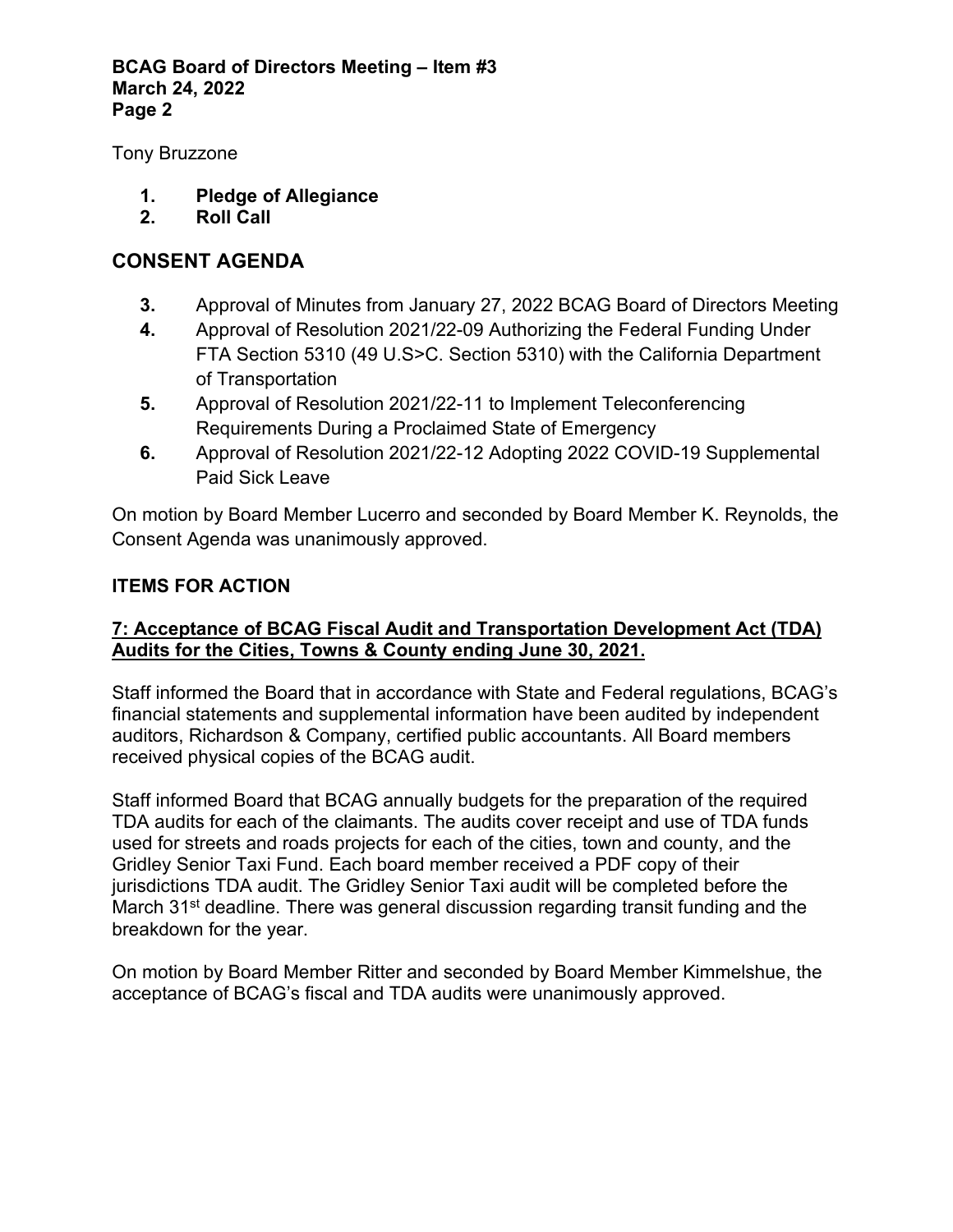### **8: Public Hearing for BCAG's FTA Section 5310 Grant Application to Determine if There Are Local Non-Profit Agencies Able to Provide ADA Complementary Paratransit Service.**

Staff informed the Board that the Federal Transit Administration (FTA) regulations require that a public hearing be held to determine if there are other nonprofit agencies that are readily available to provide paratransit service to the elderly and disabled in Butte County. If an agency identifies itself as a potential transit provider eligible for FTA Section 5310 Program Funds, BCAG cannot pursue these funds. Upon completion of the hearing, if there are no agencies available, BCAG may continue providing transit service and solicit federal funding.

Staff requested approval of Resolution No. 2021/22-10, authorizing the Executive Director to file and execute the FTA section 5310 program on behalf of BCAG with the applicable state and federal agencies.

A Public Hearing was opened, no comments were received, and it was closed at 9:36 am.

# **ITEMS FOR INFORMATION**

## **9: Butte Regional Transit (B-Line) 2nd Quarter 2021/22 Report**

Staff presented a summary of the key financial and operational results for Butte Regional Transit to the Board Members. The financial data presentation compares second quarter results to the annual budget and to the prior year. The comparisons being made in this memo are to the previous fiscal year, with was fully impacted by the effects of the COVID-19 pandemic. AB 90 was passed by the California Assembly in June 2020 and extended the farebox requirement exemption through FY 2021/22. In July 2021 A 149 was passed and extended the farebox requirement exemption through FY 2022/23. Funding from the federal CARES act helps to cover lost fare revenues during this time.

This item was presented to the Board for information.

#### **10: 2023 Unmet Transit needs Process**

Staff informed the Board regarding the UTN process in Butte County which entails a comprehensive public outreach program culminating in the public hearing before the BCAG Board of Directors. For thirty days before the public hearing, testimony is solicited regarding perceived unmet transit needs. The purpose of this process is to ensure that all unmet transit needs that are reasonable to meet are met before funds are expended for non-transit users. The public hearing is set for March 24, 2022 before the BCAG Board of Directors. A notice was published in the local newspapers, posted in each of the B-Line buses in Hmong, English, and Spanish. Multiple outreach events will also be taking place throughout the county over the next month.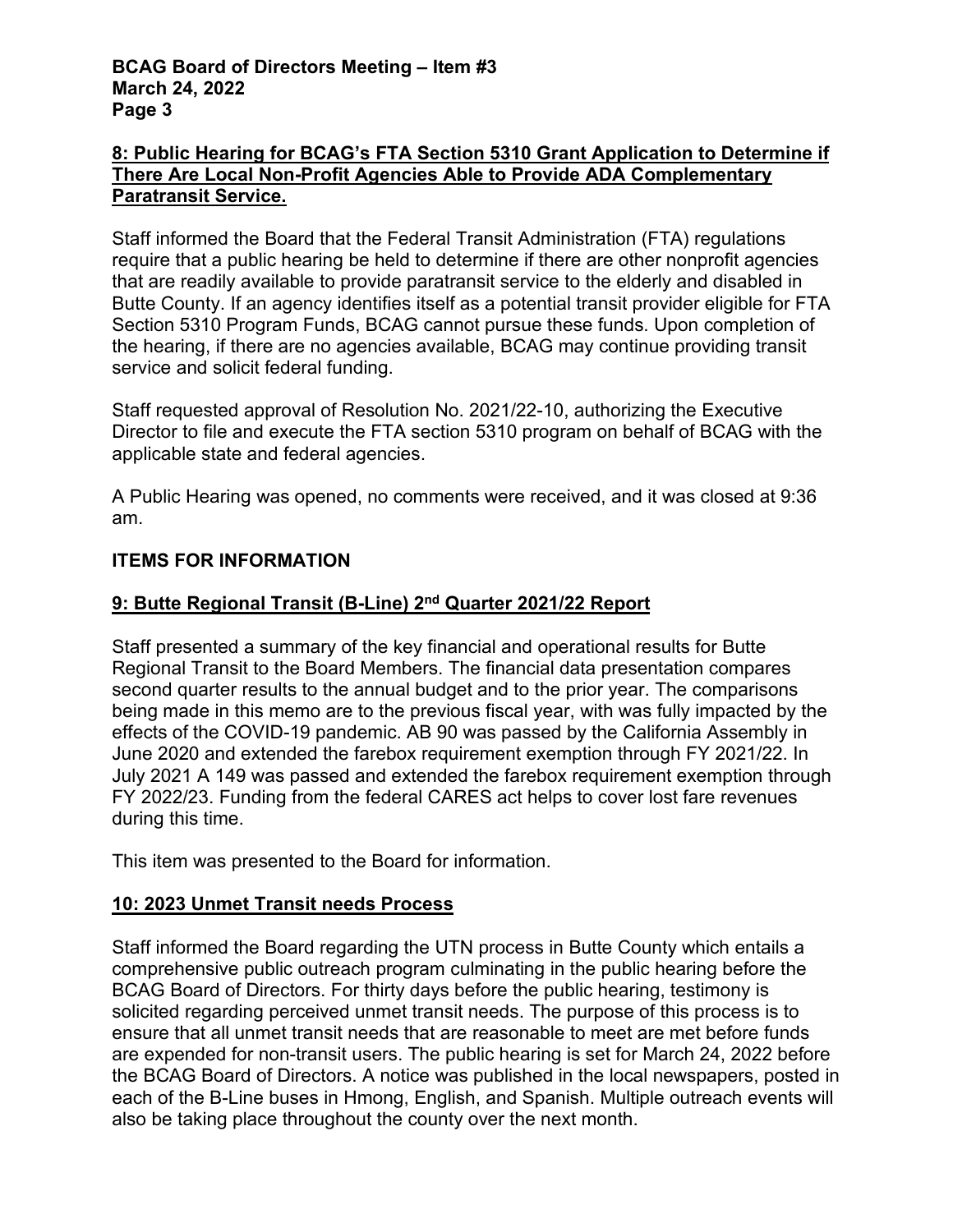There was general discussion regarding fliers being available to Board Member Calderon for members of the community in Gridley.

This item was presented for information.

#### **11: Chico to Sacramento Strategic Plan Final Update**

Staff updated the Board on the completion of the Chico to Sacramento Strategic Plan. The framework to integrate Butte Regional Transit and the San Joaquin Joint Powers Authority's thruway bus Route 3 to a consolidated commuter bus service between Chico, Oroville, Marysville, downtown Sacramento, and Stockton was provided.

BCAG began working with its consultant, Arup, in January 2021 and has developed a Service Plan, Park and Ride Analysis, a Draft Final Report, conducted multiple outreach events, and developed a Marketing Plan.

The Draft Final Report is available on the BCAG website. The proposed service includes nine weekday and eight weekend trips in each direction. BCAG staff recently discussed possible next steps with the San Joaquin Joint Powers Authority, and due to delays on their Valley Rail Sacramento Extension Project to Natomas and uncertainties with ridership due to COVID, the Board regretfully informed that without support of San Joaquin we are unable to move forward with this project. Commuter bus service demand will be revisited in the next year or two in conjunction with the North Valley Rail Study.

BCAG received two public comments on this matter:

Hello BCAG board members and staff,

I would like to make a public comment regarding **Agenda Item 11** *for your* 2/24/2022 board meeting *Chico to Sacramento Strategic Plan Final Update– (Attachment) – Sara*

I respectfully request that you do all in your power to make the **Chico to Sacramento Inter-City Transit implemented as soon as possible.** Please do not allow this project to be delayed for another year or two.

Improving inter-city transit in Butte County in the surrounding region is critically important to mitigate the threat of climate change.

**Strategy 6h** of the **Butte County Climate Action** plan is to "**Partner with BCAG and Butte Regional Transit to identify and implement needed regional transit improvements** to improve connectivity countywide." (page 28 of BC CAP 2021)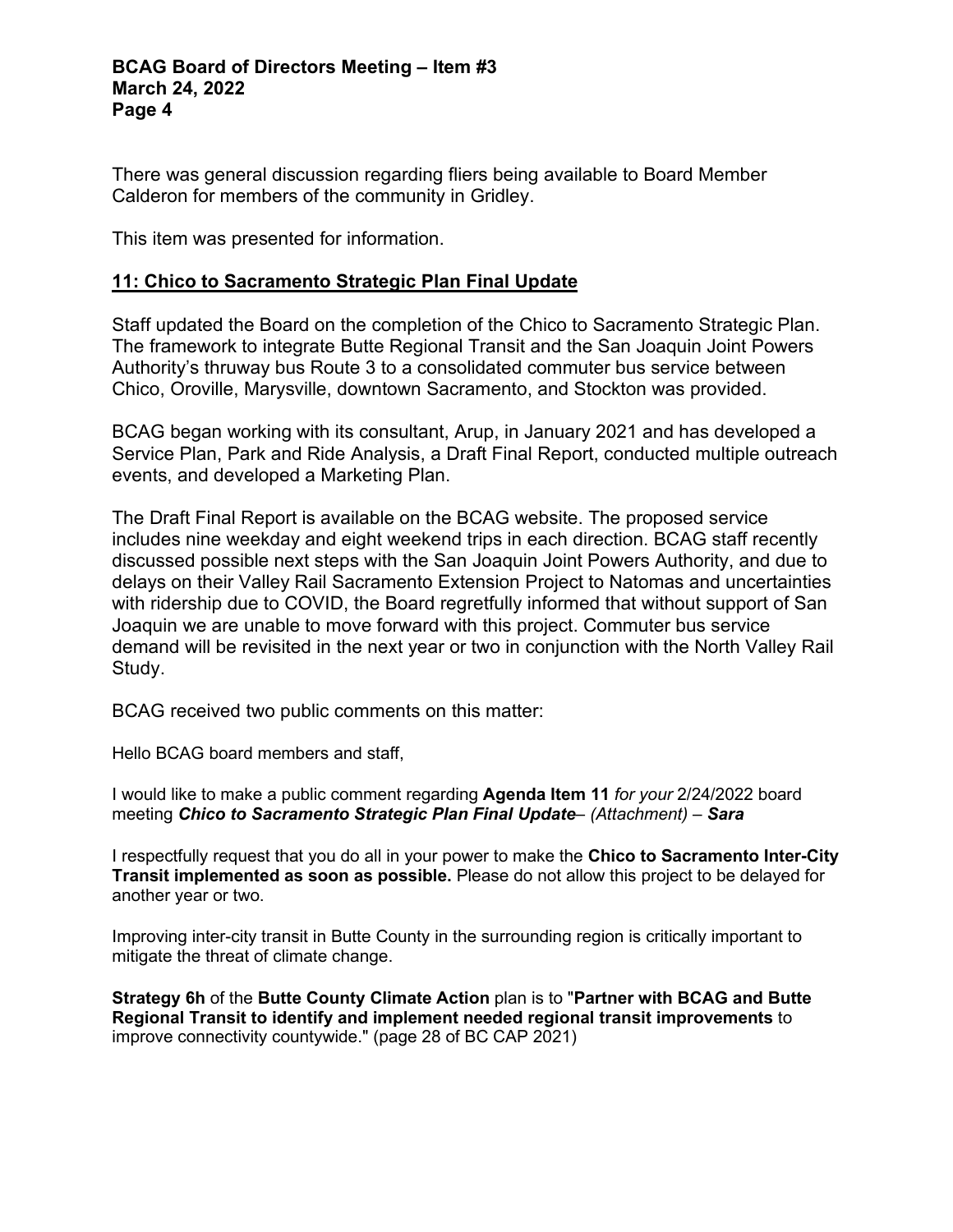The **Butte County General Plan calls for improving transit** in ways that the Chico to Sacramento Inter-City Transit would. See General Plan Policies:

#### CIR-P4.1, CIR-P4.2

We need transit systems like this one that can give commuters the opportunity to stop driving their SUV hundreds of miles a week and hop on the reliable, frequent, and reasonably priced inter-city transit instead.

The **Chico to Sacramento Inter-City Transit Strategic Plan draft Final Report** states on the first page that "VMT Reducton: Estmated annual reducton of 5.4 million vehicles mile traveled." This is a significant reduction in VMT.

We need to carry out a rapid expansion and improvement of transit systems. We need to do all we can to reduce VMT and GHGs to mitigate the most catastrophic impacts of climate change and to stay in line with Butte County's stated goals and policies.

Please consider expediting the implementation of this project. We need inter-city transit like this YESTERDAY. Please do not delay in the implementation of this project.

Thanks,

Jared Geiser

Hello BCAG Board members and staff,

I live in Chico, CA and commute to Marysville, CA 5 days a week. I have been following the Chico to Sacramento Strategic Plan and have been ecstatic to have the ability to take the bus in spring of 2024, to reduce my Single-Occupancy Vehicle miles and be able to take public transit for those 50 miles each way, and reduce my gas costs of \$500 per month. About once a week during my commute I would think about the fact that there could be a bus that would meet my transportation needs entirely in two years. I am someone who would benefit from this transit implemented, as well as the 900 other commuters identified in the plan that could benefit. Being in a more rural area with fewer jobs, this inter-city bus will assist others who want to live in Butte County but may want to get a job closer to Sacramento.

I urge you to not postpone the implementation of the Chico to Sacramento Inter-City Bus, it was already tabled in 2014, for 8 years.

Thank you, Maggie Scarpa

This item was presented for information.